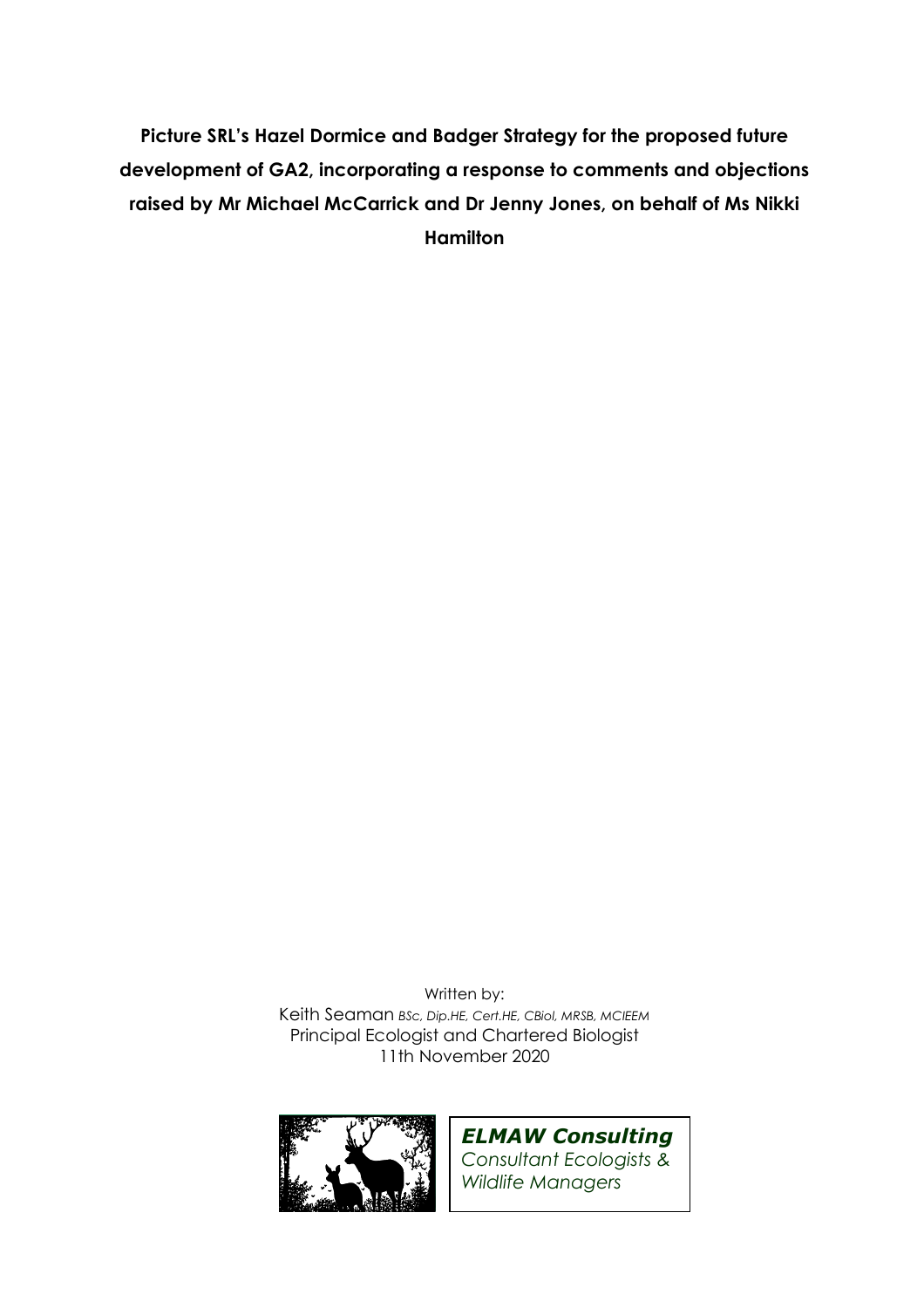| 1.1 |  |
|-----|--|
| 1.2 |  |
| 1.3 |  |
| 2.0 |  |
| 2.1 |  |
| 2.2 |  |
| 2.3 |  |
| 3.0 |  |
| 4.0 |  |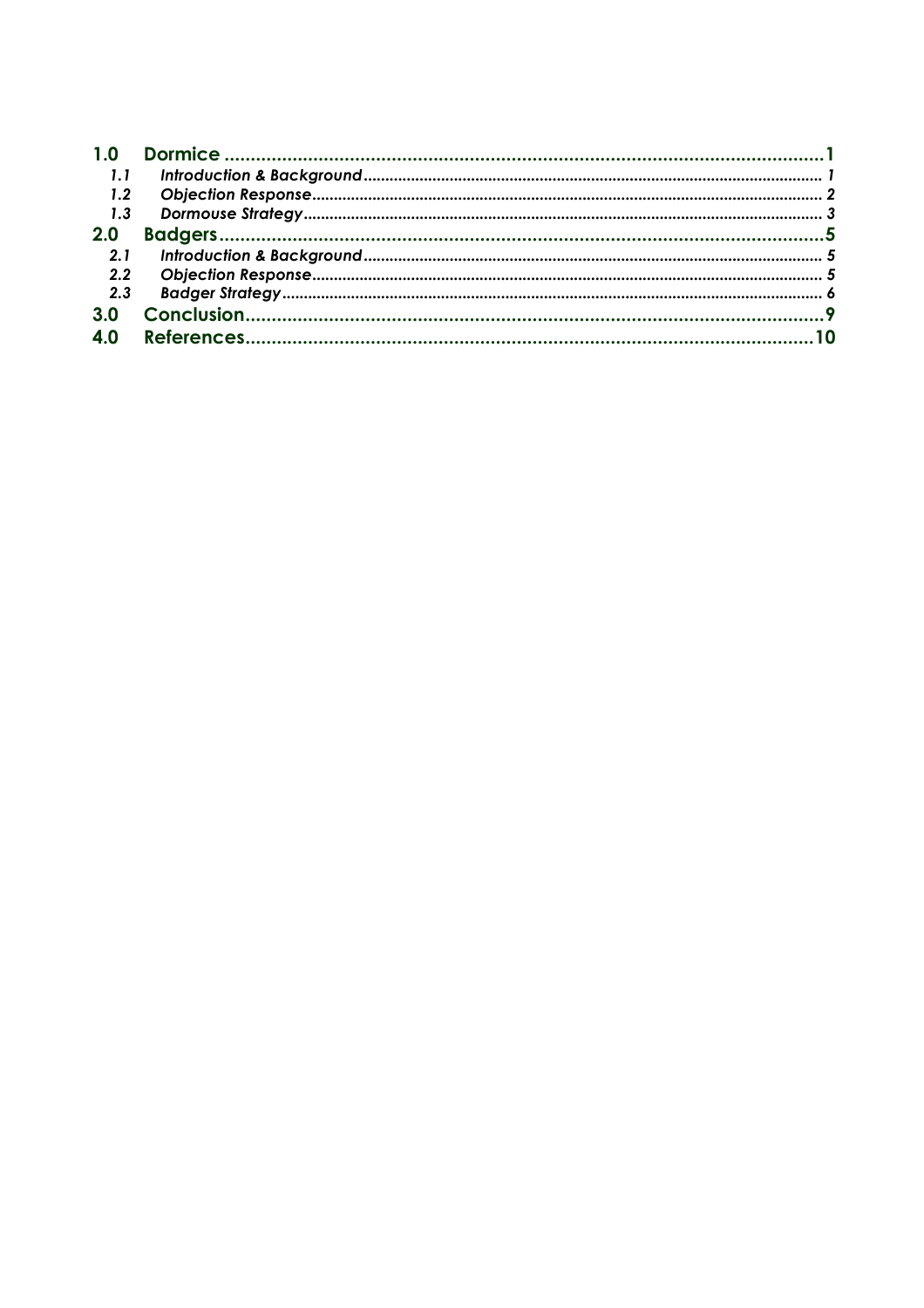## **1.0 Dormice**

#### *1.1 Introduction & Background*

- $1.1.1$ In Hertfordshire, in recent times, hazel dormice *(Muscardinus avellanarius)* have been considered very rare, if not absent from the county. In 1983, a record of dormice in a bird box in Box Wood on the edge of Stevenage, south of GA2 was made by Mr John Tomkins, a local licensed bird ringer. However, a survey undertaken by The Hertfordshire Mammal Group in 1993 of both Box Wood and the adjacent Herts and Middlesex Wildlife Trust Nature Reserve Pryor's Wood, failed to find any evidence of an extant population of hazel dormice, thus assuming they were now extinct from these two woodlands, and appearing to follow the national and county trend of declines and extinctions.
- $1.1.2$ Since this 1983 dormouse record, there have been no confirmed records lodged with the Hertfordshire Environmental Records Centre until the confirmation of hazel dormice in the GA2 site by Keith Seaman of ELMAW Consulting, in 2008. The Hertfordshire Natural History Society's *Hertfordshire Atlas of Mammals, Amphibians and Reptiles 2015-2019* states that hazel dormice are not recorded in Hertfordshire.
- $1.1.3$ In 2008, on behalf of Hertfordshire County Council, a number of hedgerows and woodlands including New Spring Wood and Brooches Wood in the northern part of the GA2 site were surveyed for hazel dormice and evidence of dormice was found; three nests were found in three nest tubes within the scrub below the electricity pylons and the hedgerow radiating north from New Spring Wood.
- $1.1.4$ In 2010, further hazel dormouse surveys were carried out on behalf of Weston Parish Council by Keith Seaman, aided by local volunteers. This survey focused on 1300m of hedgerows in addition to those surveyed in 2008, plus Nine Acre Spring and Newbury Grove. A hazel nut search was also carried out within Nine Acre Wood and Newbury Grove. No evidence of hazel dormice was found; no nests in nest tubes or typically gnawed hazel nuts were found.
- $1.1.5$ In 2017, the entire woodland and hedgerow network within the GA2 site was resurveyed by ELMAW Consulting, on behalf of Picture SRL. Both nest tubes and wooden nest boxes were used; no evidence of hazel dormice was found and it was assumed that the hazel dormouse population is now locally extinct,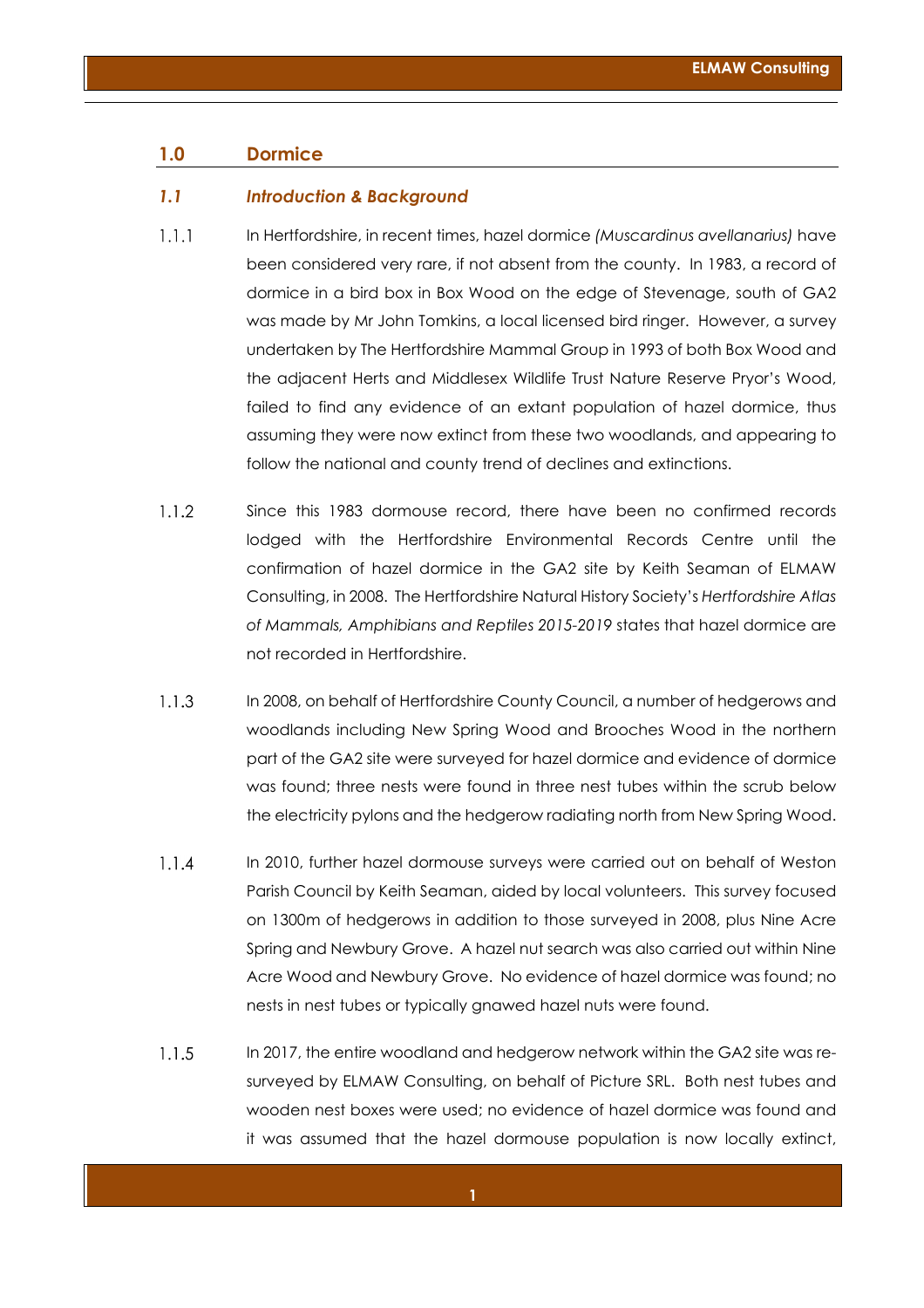finding limited evidence in 2008 and no evidence in 2010 and 2017. However, as stated in the 2017 *Ecological Evaluation Site GA2,* ELMAW Consulting, whilst the surveys may suggest likely absence, hazel dormice absence cannot be conclusively precluded either.

# *1.2 Objection Response*

- $1.2.1$ Mr McCarrick, in his submission, stated that he was concerned that hazel dormice nesting tubes were being used to survey for hazel dormice, throwing doubt on their reliability as a survey tool and thus questioning the likely negative result. However, according to the *Dormice Conservation Handbook* (Bright et al. 2006), to find evidence of hazel dormice, *nest tubes*, installed at the appropriate density and location, are recommended and good practice guidelines for their use are given. In addition, Natural England's standing advice to local authorities in assessing the impacts of development on hazel dormice, states that the use of hazel dormouse nest tubes is an acceptable method for surveying the species. The late Michael Woods, considered to have been one of the country's hazel dormouse experts, states that dormouse tubes are adequate but should be used in conjunction with dormouse nest boxes. As such, it should be noted that our nest tube hazel dormouse survey of 2010 and 2017 was carried out using dormouse boxes as well as nest tubes. Consequently, Picture SRL consider it wholly appropriate for dormouse nest tubes to have been used for the surveys of GA2.
- $1.2.2$ In Mr McCarrick's submitted objection he stated that in 2019 he found two opened hazel nuts appearing to have been opened by hazel dormice and he concluded that a very small number of dormice are still residing within GA2. This statement we do not necessarily dispute; in the Ecological Evaluation Site GA2 report, we do acknowledge that because of the very low densities this species can exist at, they can remain under-recorded and their presence missed and, as was stated in the aforementioned report, we cannot preclude their presence within the site. It should be noted however, that Mr McCarrick did not submit his 2019 record of hazel dormice-opened hazel nuts as evidence of presence to the Hertfordshire Environmental Records Centre or the Hertfordshire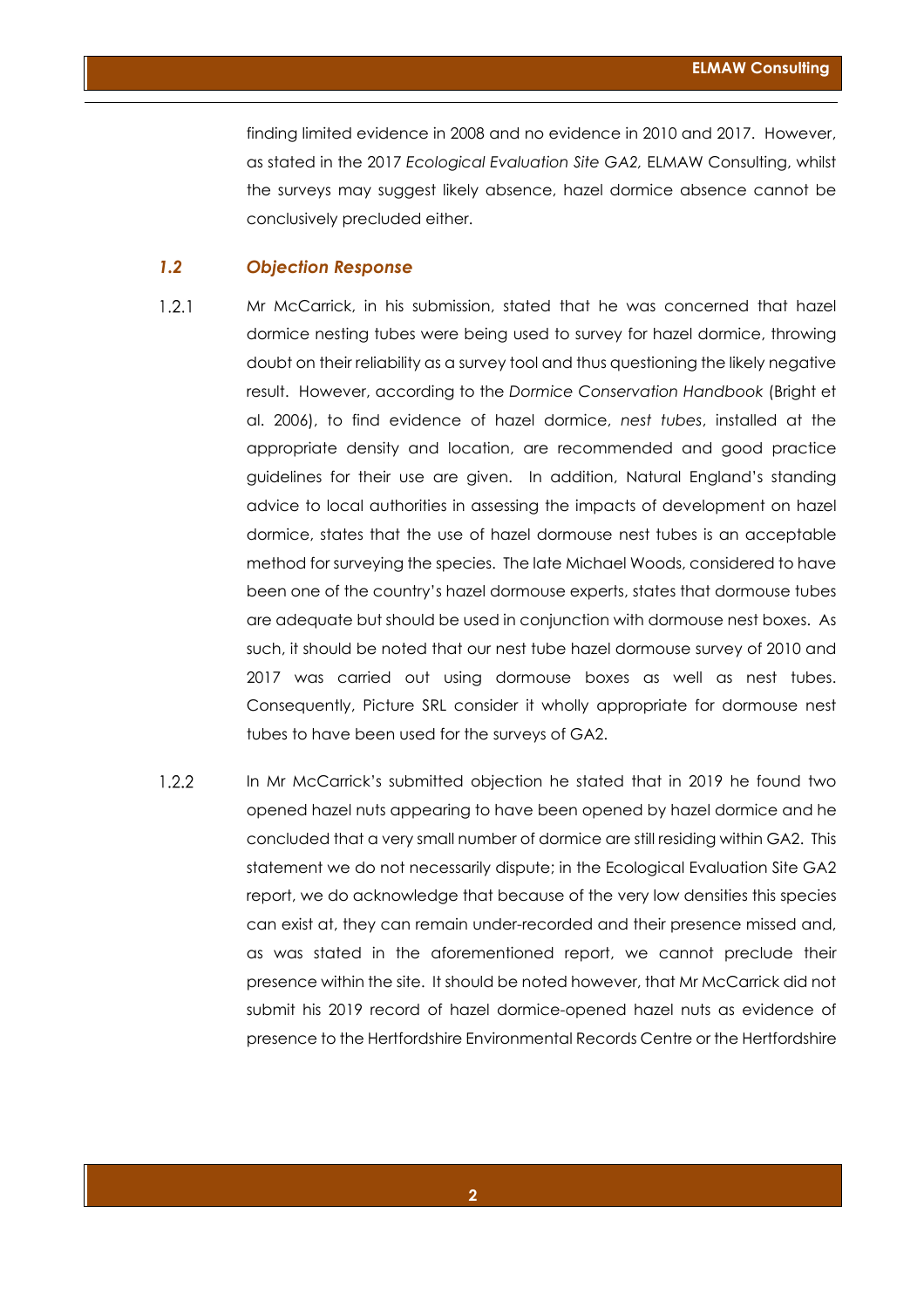County Ecologists for verification, as would be the standard procedure concerning a very rare species considered extinct in the county.

- $1.2.3$ Mr McCarrick also goes on to state his concern over the importance of this declining species and stated that development should not be considered within the areas of New Spring Wood, Brooches Wood or the hedgerow between Nine Acre Spring and Brooches Wood. However, we would confirm that, with the exception of potential hazel dormouse habitat within the proposed access road under the electricity pylons and through New Spring Wood, very little dormouse habitat would be removed, lost or adversely affected within the GA2.
- $1.2.4$ Picture SRL acknowledges concern expressed about the loss of linear parcels of woodland and scrub habitat to facilitate two access roads off Mendip Way and its potential to fragment the hazel dormice population, should they be extant, through the removal of arboreal connectivity and removal of vital habitat between New Spring Wood and Brooches Wood. However, a number of studies have shown hazel dormice do not rely solely on arboreal connectivity for dispersal within their habitat as commonly thought. They will cross open land and importantly, they will cross roads to access adjacent habitats. Dormice radio tracking studies in both northern Germany and the UK (Kelm et.al. 2015) and (Chanin & Gubert 2012) have demonstrated that hazel dormice will cross roads at night of a width of up to 30m in certain circumstances, although 10m appears more usual. Also, in another radio tracking study in Germany, hazel dormice have been shown to cross open farmland to access isolated woodlands and patches of scrub habitat up to a distance of 500m (Buchner 2008). Other studies in the UK and Japan have also demonstrated that dormice will cross arboreal-linking small mammal bridges and vegetated archways suspended over roads or gaps in hedgerows and woodlands to maintain access between two adjacent habitat parcels, aiding their dispersal and colonisation of adjacent habitats and greatly limiting habitat fragmentation (White. 2019) & (Peoples Trust for Endangered Species. Pg8 2009).

## *1.3 Dormouse Strategy*

 $1.3.1$ Picture SLR has a clear strategy to ensure that if hazel dormice are still persisting within GA2, measures would be taken to ensure their favourable conservation status is maintained throughout the GA2 development. This strategy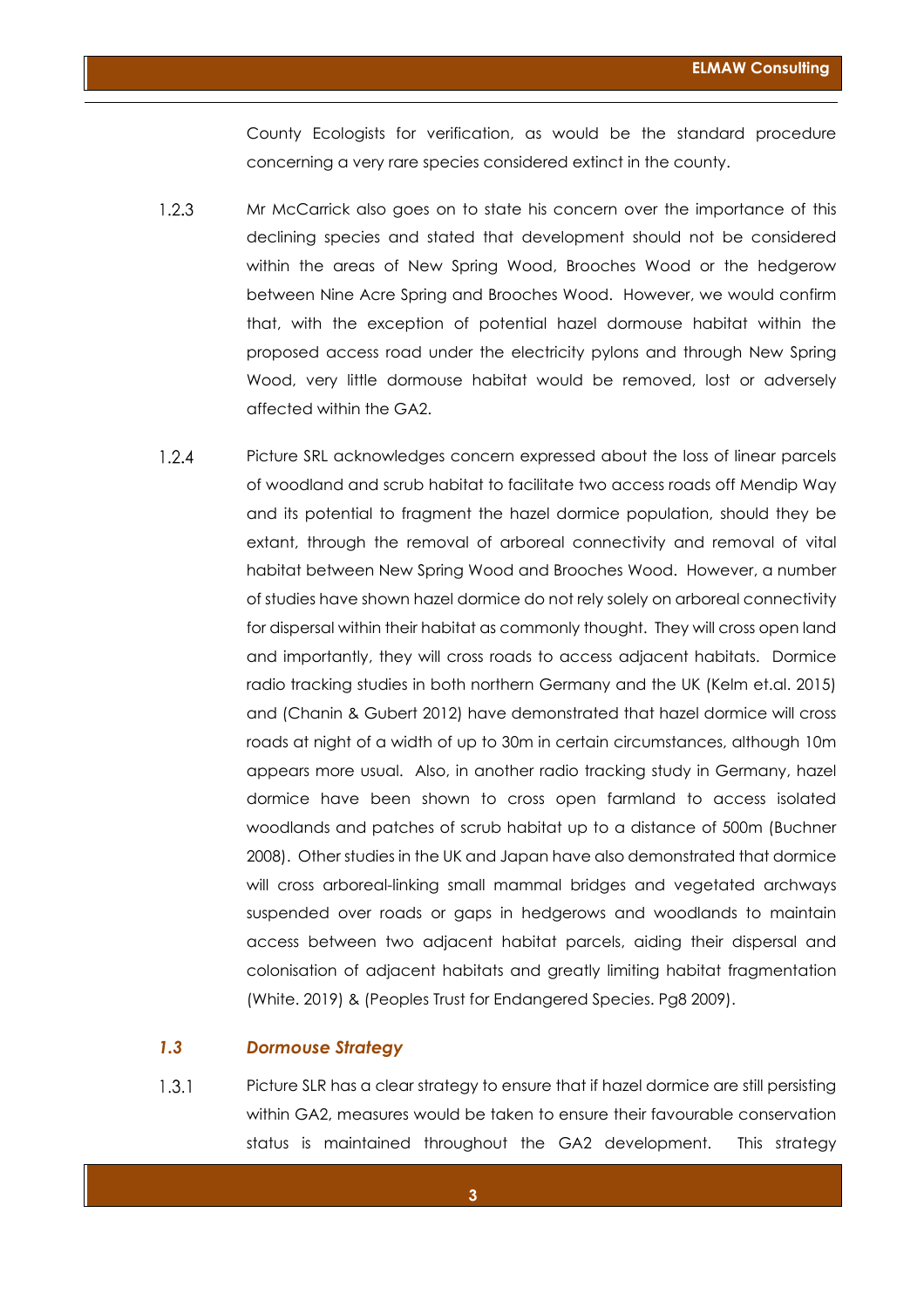anticipates that as part of the Environmental Impact Assessment, an Ecological Impact Assessment (EcIA) would be completed to support a future GA2 planning application. This will involve a final re-survey of the GA2 to establish with confidence the presence or likely absence of hazel dormice. Should it be found that a relic population still persists on site, tried and tested methods, as proposed in the 2017 Ecological Evaluation Site GA2 will be employed to ensure the maintenance and enhancement of the hazel dormouse population. It is anticipated that these methods will include a lighting strategy that provides dark, unlit corridors buffering woodland edges and hedgerows. In addition, arboreal small mammal bridges and vegetated archways linking woodland and hedgerows and gaps in hedgerows, where considered necessary, will be used and the provision of at least a one-for-one replacement of lost dormouse habitat along with a Management Strategy for the GA2 woodlands, for the benefit of dormice. Such proposed mitigation measures to aid the movement and dispersal of dormice within a large development at North Stoneham Park, Hampshire, similar to GA2 was approved by Eastleigh Borough Council in 2016 (WYG 2017).

 $1.3.2$ Ultimately, Picture SRL's strategy, in accordance with the Conservation of Habitats and Species Regulations 2017 (as amended), is to maintain the favourable conservation status of the local hazel dormouse population.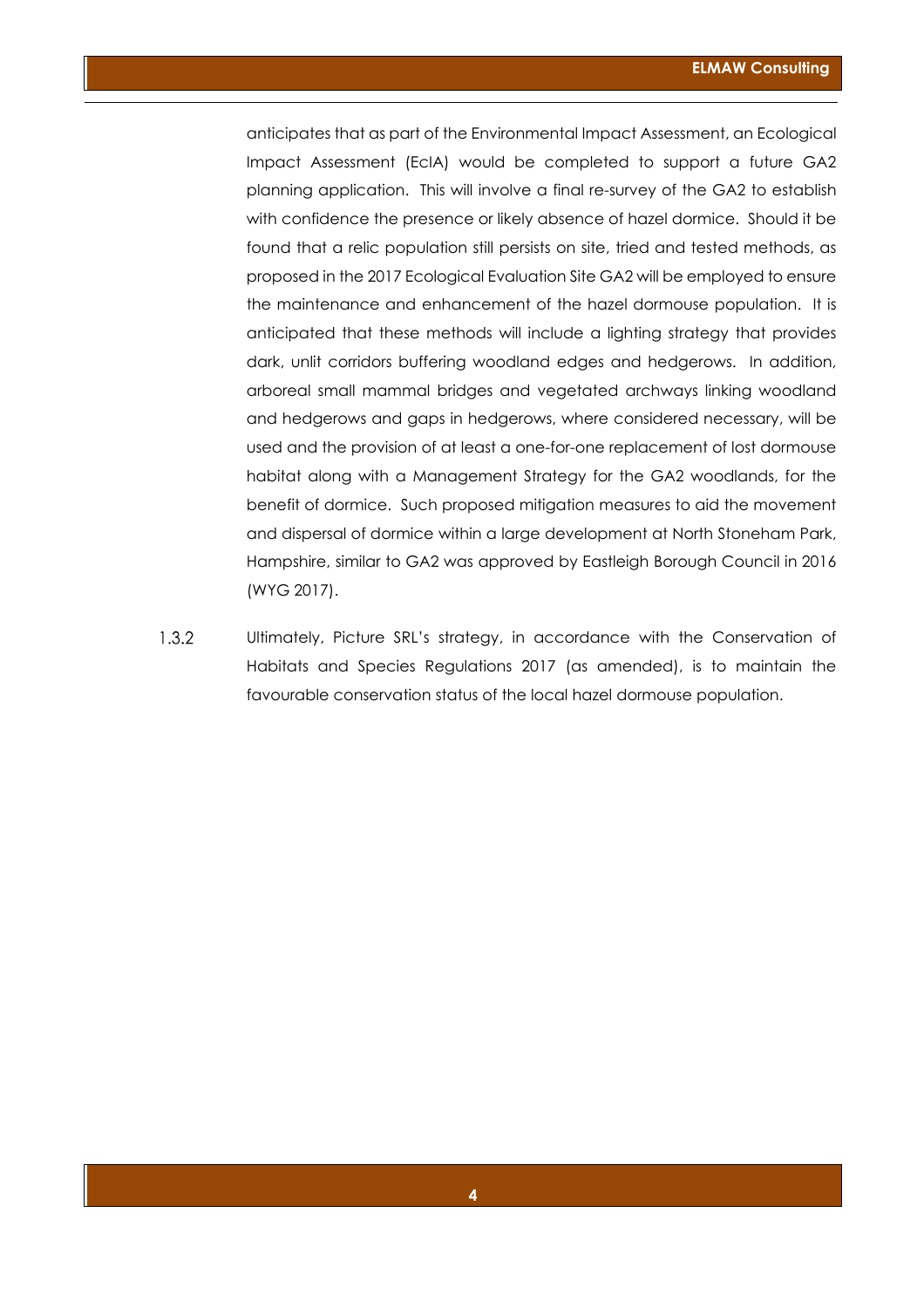## **2.0 Badgers**

#### *2.1 Introduction & Background*

 $2.1.1$ Badgers (*Meles meles*) are considered a widespread mammal, distributed throughout England. The International Union for Conservation (IUCN) as well as the Mammal Society in their publication Red List for England's Mammals 2020 state that, in conservation terms, badgers are categorised to be of 'least concern' (LC). Their population status is considered to be stable and the Mammal Society (2018), considers badgers to be increasing. Their 'least concern' conservation status is further endorsed as this species is not the subject of a UK or local Biodiversity Action Plan and is not listed as a UK Priority Species for Conservation under Section 41 of the Natural Environment and Rural Communities (NERC) Act 2006. It is however acknowledged that badgers are protected under The Protection of Badgers Act 1992, based primarily on the need to protect badgers from badger baiting, willful ill-treatment, killing or harming and to stop the intentional or reckless interference of badger setts. (Natural England 2011).

#### *2.2 Objection Response*

- $2.2.1$ Sub-populations (clans) of badgers are found within and adjacent to the GA2 site with a number of main breeding setts, as indicated in the 2017 Ecological Evaluation Site GA2; badger setts are located within Nine Acre Spring and Brooches Wood within the GA2 and within Newberry Grove, outside the boundary of the GA2 site. The presence of badgers and their main setts within the GA2 site is drawn to the attention of the Planning Inspector by Mr McCarrick and Dr Jenny Jones on behalf of Ms Nikki Hamilton and, other than the everchanging and evolving status of the denning behaviour of the badgers since the 2017 Ecological Evaluation, their general badger findings are not in dispute.
- $2.2.2$ Concerns are raised by both Mr McCarrick and Dr Jenny Jones on behalf of Ms Hamilton over the potential urbanisation of the badgers, that the presence of the badgers and their setts would conflict with new residents (badgers entering gardens) and that the construction of the access road would result in the destruction of one main badger sett, increase road casualties and result in the loss of foraging habitat.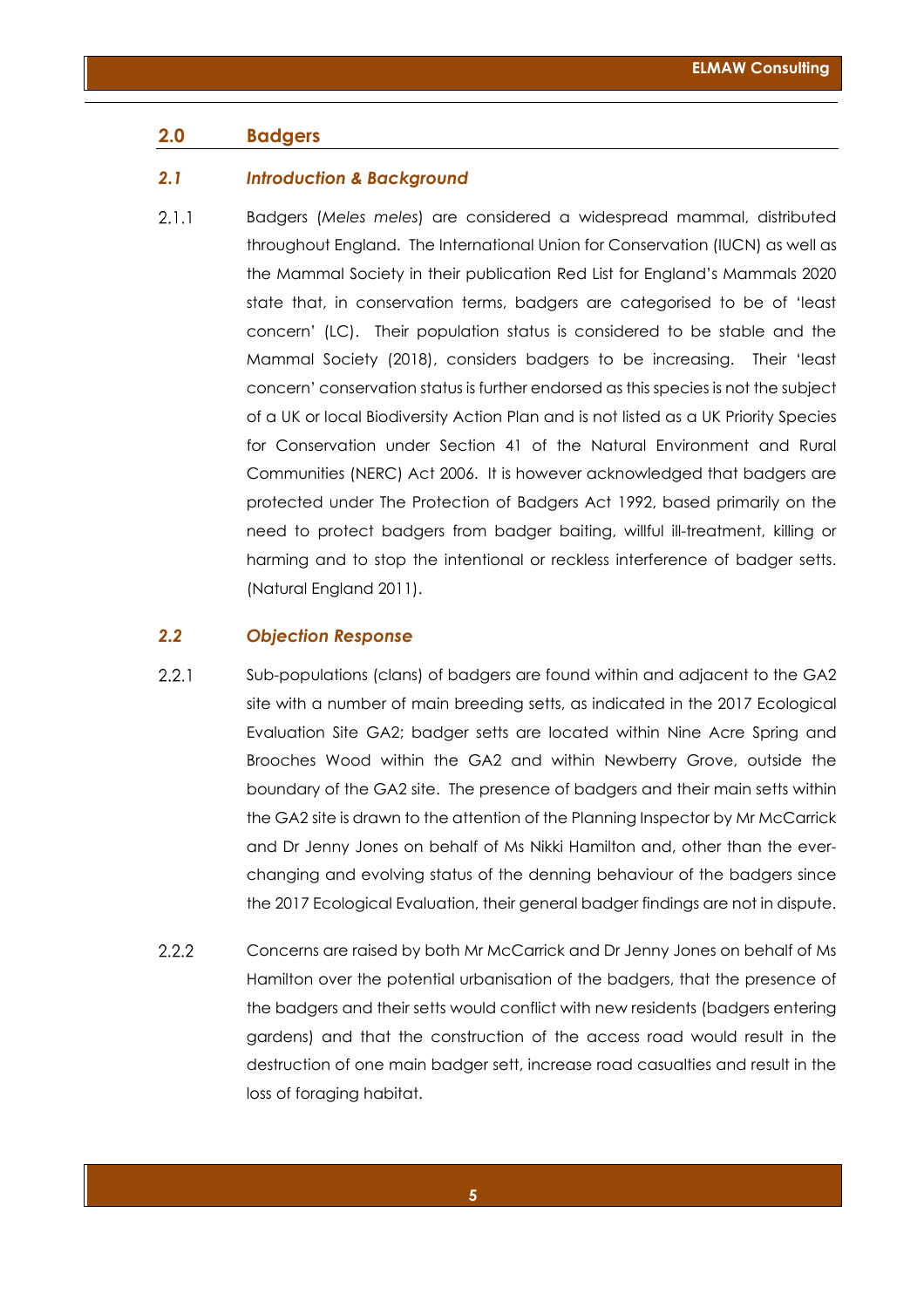# *2.3 Badger Strategy*

 $2.3.1$ 

Picture SRL are very much aware of their legal obligations to ensure the welfare of badgers within the development of the GA2 site. As with hazel dormice, Picture SRL has a clear strategy to address the ecological requirements of important species such as badgers, through the completion of an Ecological Impact Assessment at the appropriate time, which will be in accordance with both The Protection of Badgers Act 1992 and the National Planning Policy Framework (NPPF). This strategy will ensure, as far as is practicable, the welfare of badgers, the protection of main breeding setts, the limitation of potential conflicts with new residents and the provision of compensation for lost badger foraging habitat. To ensure our mitigation strategy addresses the legal and ecological requirements concerning badgers, Picture SRL will ensure the most up-to-date badger setts and territory baseline data is gathered at the appropriate time, by adopting methods such as Natural England's approved bait-marking studies.

 $2.3.2$ It is acknowledged that the development of GA2 will result in a partial urbanisation of the local badger population. Professor Stephen Harris acknowledged in his badger studies in the city of Bristol and surrounding towns in 1981-1982 (Harris 1984), that urban badgers do happily persist in towns and cities often comprising of relic rural populations as a result of new development, but does concede potential conflicts with badgers' access to gardens and the damage they may cause. Where such potential urbanisation conflicts are identified, likely where gardens transect well-worn active badger paths and territory boundaries, badger exclusion fencing will be used at the appropriate locations. Harris et.al. through the publication The Royal Society for the Prevention of Cruelty to Animals (RSPCA) Problems with Badgers, acknowledges potential conflicts with badgers accessing gardens, but importantly, the RSPCA advises that badger fencing of the appropriate specification can help to keep badgers out of gardens. Where gardens may impact on minor badger paths, then diversionary fencing and dark badger corridors along hedge lines, woodland edges and rear gardens will be used. Such corridors are routinely used in development, locally in 2007 and 2011, Three Rivers District Council and Dacorum Borough Council approved the use of green corridors to allow badgers continued access through and around residential developments of the former Old Merchant Taylor School, Croxley Green, Hertfordshire. (Jaquelin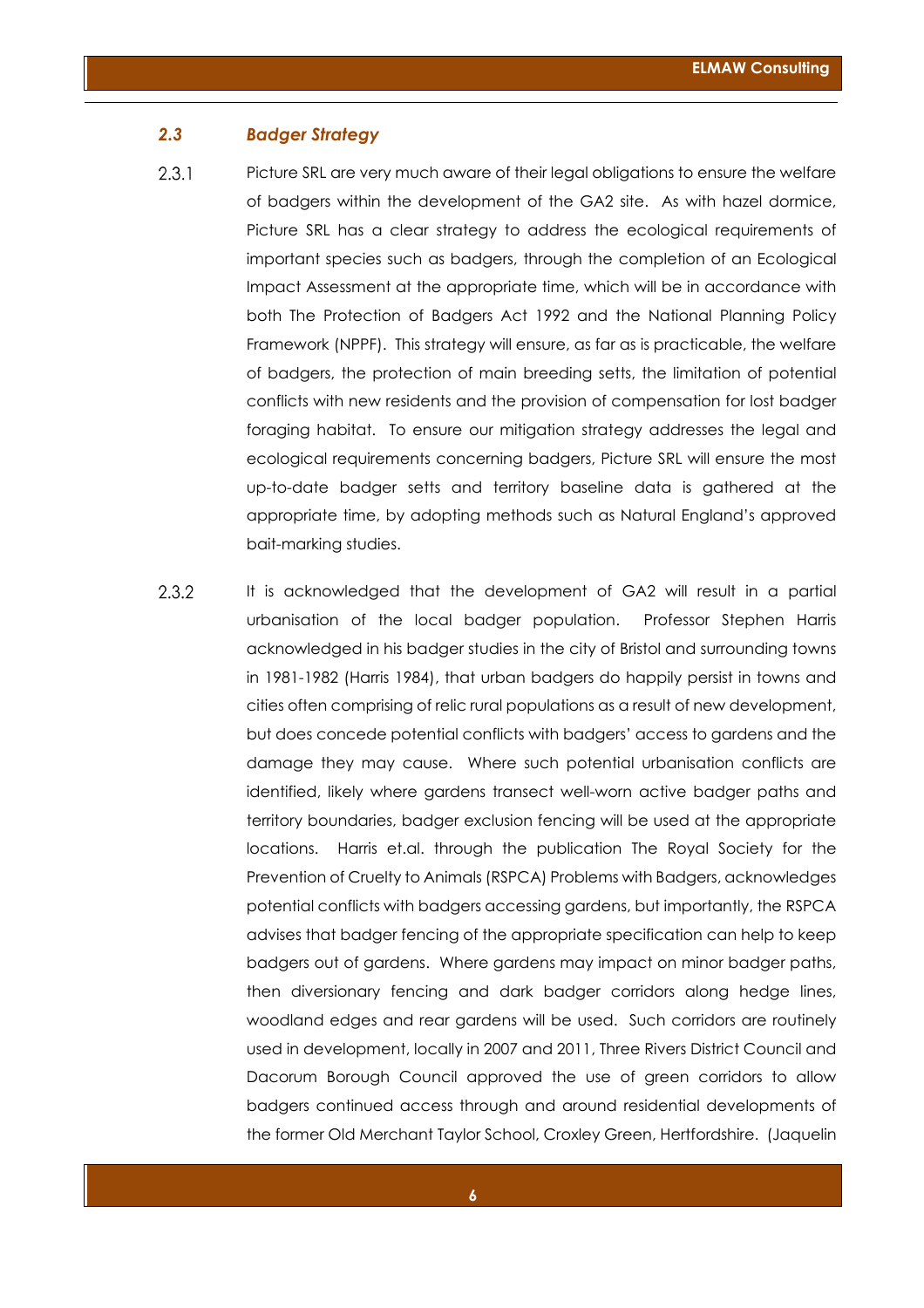Fisher Associates 2010) and Jubilee Walk, Kings Langley, Hertfordshire. (ELMAW Consulting 2007).

- $2.3.3$ Our strategy to address the welfare needs of the local badger population having to cross new roads and to reduce conflict with new residents will include the strategic use of road underpasses (badger tunnels), as well as the use of dark badger corridors; as proposed in the 2017 Ecological Evaluation Site GA2. Natural England's standing advice published in Badgers: surveys and mitigation for development projects. 2015 makes it clear that Natural England do expect the use of mitigation measures such as badger tunnels, or underpasses, maintaining habitat connectivity and badger fencing to reduce impacts on badgers in development schemes. Various studies carried out in the UK and in Portugal (Grilo, Bissonette and Santos-Reis. 2008 and Eldridge and Wynn 2011) demonstrated the effectiveness of badger tunnels under roads when used with badger fencing and when located on active badger paths. Eldridge and Wynn in 2011 reported on the successful use of badger tunnels by the Highways Agency on nine new road and bypass schemes in the counties of Essex, North Yorkshire, West and East Midlands, Cambridgeshire and Berkshire, England - 38 badger tunnels were used and monitoring showed 33 (89%) were being used by badgers on these nine schemes. K. Lankester et. al. stated that the construction of badger tunnels and road fences will probably lead to high survival probability of badgers and territorial bait-marking studies will identify main active badger paths, in part, those associated with boundary marking paths and those closest to main setts, which will inform the locations of badger tunnels and fences. An example where this mitigation measure has been approved locally was in 2018, when East Herts District Council approved Hertfordshire County Council's proposed realignment of Ware Road, A602, Watton at Stone, Hertfordshire, which included the use of badger tunnels with appropriate fencing to allow badgers to pass safely under the new road.
- $2.3.4$ As discussed in the 2017 Ecological Evaluation Site GA2 report, a lighting strategy will be developed that reduces the illumination and light spillage on hedgerows and woodland edges; this is particularly important where nocturnal species such as badgers, bats and dormice are present and are currently utilising such landscape features. When the baseline data pertaining to the badger clan territories is mapped using the bait marking method and the detail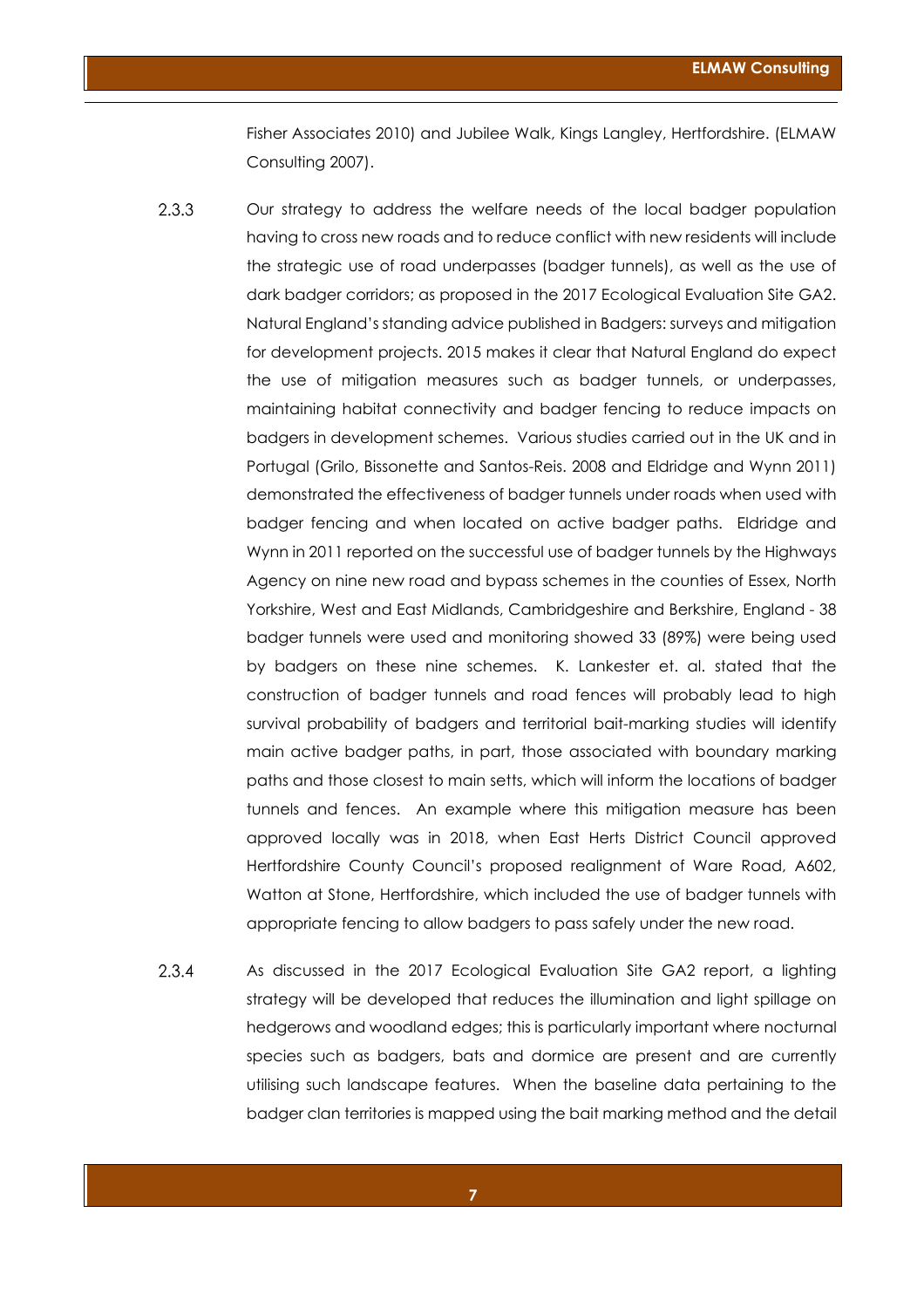is known, then the use of dark corridors can be specified within the Ecological Impact Assessment, to inform the GA2 design.

- 2.3.5 Picture SRL acknowledges that whilst no woodlands supporting main badger setts are to be directly significantly impacted by the GA2 development, some arable land surrounding these woodlands will be lost. Important woodland badger foraging habitat will remain generally unaffected directly by the development, however it is acknowledged that some foraging within the arable land is to be affected and will be lost. However, a preliminary badger territory mapping exercise using the Dirichlet Tessellation method (Roper 2010), suggests that no badger territories will be wholly encapsulated within the proposed GA2 built development and that all four badger clan territories extend outside the GA2 boundary into the arable fields and woodlands beyond. The indicative Masterplan proposes the creation of large areas of grassland not only as wide-open spaces and extensively under the electricity pylons, but as swales, buffering zones of hedgerows and woodland edges on what is now currently intensively managed arable land. Our strategy is that these proposed new areas of grassland will mitigate the loss of the sub-optimal badger foraging habitat of these arable fields and provide new and enhanced badger feeding and foraging habitat.
- 2.3.6 The loss of a main sett within scrub between New Spring Wood and Brooches Wood, through the proposed new access road has been assumed by Ms Hamilton, Mr McCarrick and Dr Jenny Jones on behalf of Ms Hamilton. However, Picture SRL do not predict that this sett would be lost due to the proposed new access road. This sett is located below the electricity pylons, 35- 40m from the extent of the road works, within a 65m wide scrub corridor between the two woodlands. The adjacent outlier sett lies over 20m from the extent of the road works. The distance from a sett that adverse impacts (such as the construction of a new road) may occur and when a subsequent Protection of Badgers Act 1992 disturbance licence would be required is currently 20m (Natural England 2011). Both setts are likely to be outside the 20m licensable zone, negating the loss of either sett.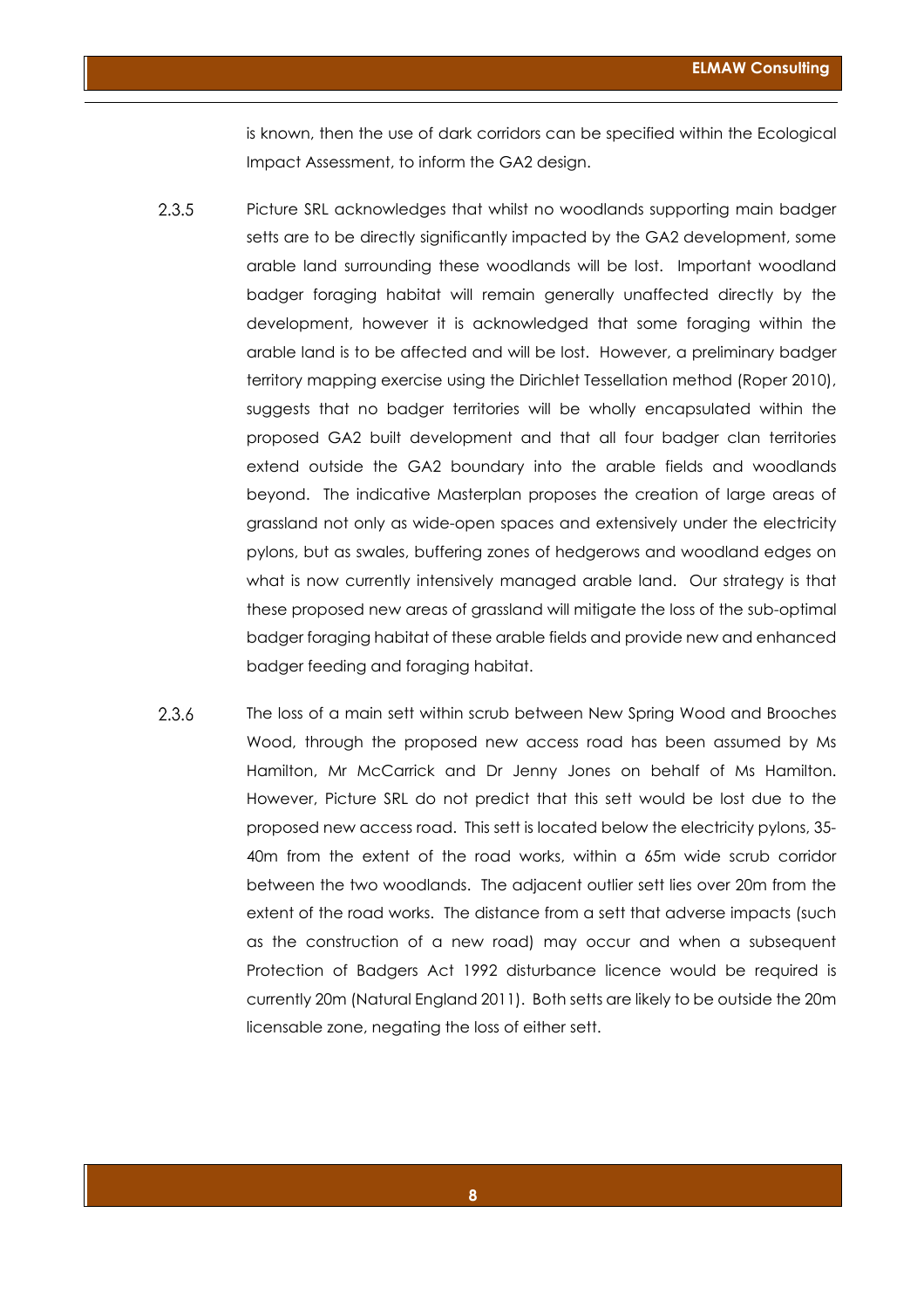# **3.0 Conclusion**

 $3.1.1$ Picture SRL has a clear strategy to address the concerns raised regarding the impacts of the GA2 development on important species such as dormice and badgers as well as bats. As presented in the 2017 Ecological Evaluation Site GA2, Picture SRL will ensure the favourable conservation status of hazel dormice (should it be found they are still extant) will be maintained, and the welfare and conservation of the extant badger clans of the GA2. Industry standard methods, mitigation and compensatory measures will be used to inform the design of the development and specified according to the results and requirements of the Ecological Impact Assessment and will be wholly appropriate and in accordance with The Protection of Badgers Act 1992, The Conservation of Habitats and Species Regulations 2017 (as amended), the National Planning Policy Framework and local Planning Policy NE5.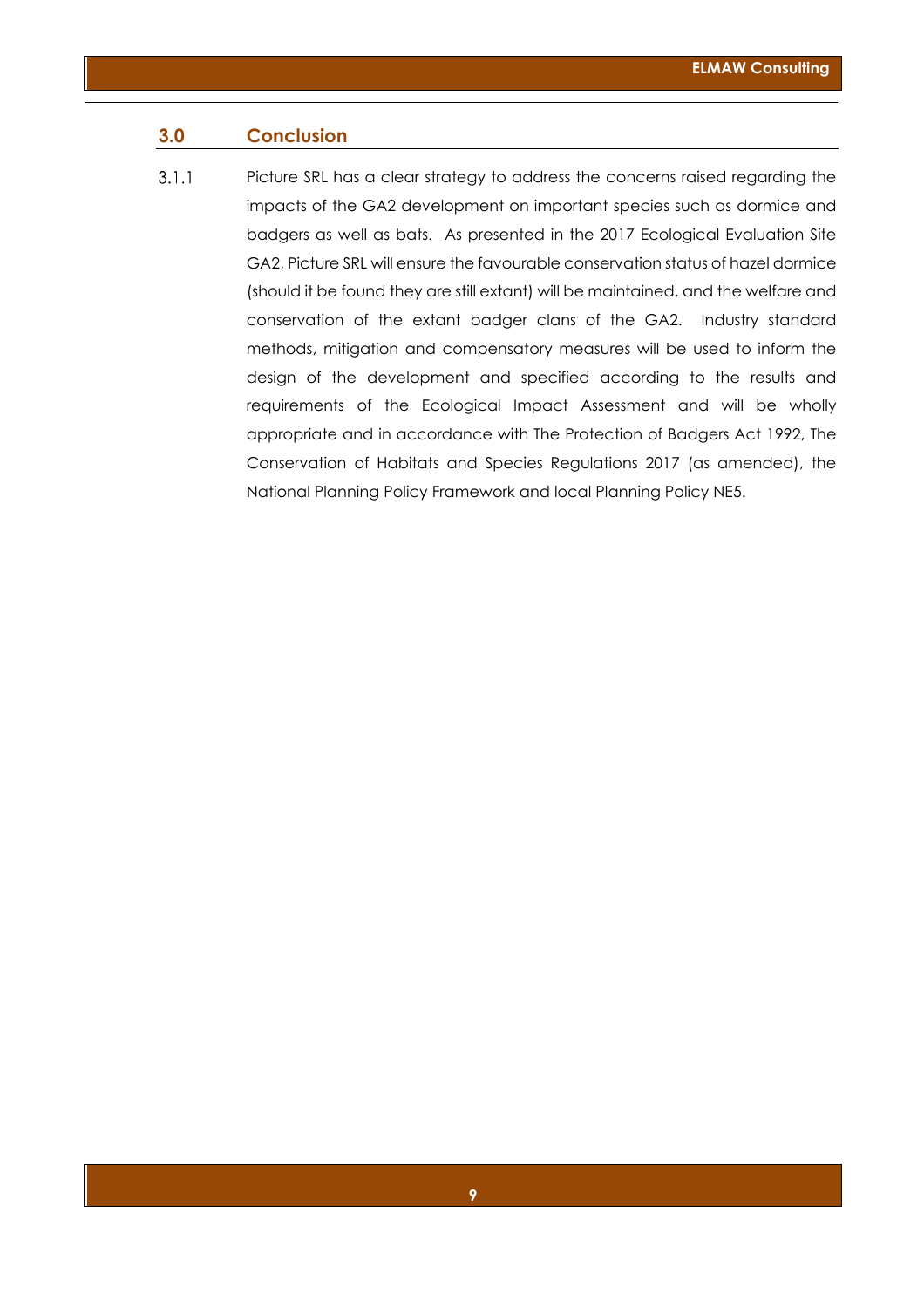#### **4.0 References**

Bright P, Morris P, & Mitchell-Jones. (2006). The Dormouse Conservation Handbook Second Edition. English Nature.

Buchner, S. (2008). *Dispersal of common dormice Muscardinus avellanarius in a habitat mosaic*. Acta Theriologica **53** 259-262.

Chanin, P & Gubert L. (2011). *Mammal Notes. Surveying hazel dormice with tubes and boxes: a comparison*. Mammal Society.

Chanin, P & Gubert L. (2012). Common *dormice (Muscardinus avellanarius) movements in a landscape fragmented by roads. Lutra 55 (1) 3-5*

Elbridge,B & Wyn,J. (2011). Use of badger tunnels by mammals on Highway Agency Schemes in England. Conservation Evidence. **8**: 53-57.

Grilo,C. Bissonette, J. A. & M, Santos-Reis. (2008) Response of carnivores to existing highway culverts and underpasses: Implications for road planning and mitigation. Biodiverse Conserv **17**: 1685-1699

Harris, S. (1982). Activity patterns and habitat utilisation by badgers (*Meles meles*) in suburban Bristol: a radio tracking study. *Symposia of the Zoological Society of London* **49**: 301-23

Harris, S. Jefferies, D. & Cresswell. W. Problems with Badgers. RSPCA.

Jaquelin Fisher Associates. 2010. Badger Management and Mitigation Proposals Old Merchant Taylor Sports Ground.

Lankester, J. et al. (1991). Management perspectives for population of Eurasian badger (*Meles meles*) in a fragmented landscape. *Journal of Applied Ecology* **28**: 561-73

Mammal Society (2018). Britain's Mammals 2018: The Mammal Society's guide to their population and conservation status.